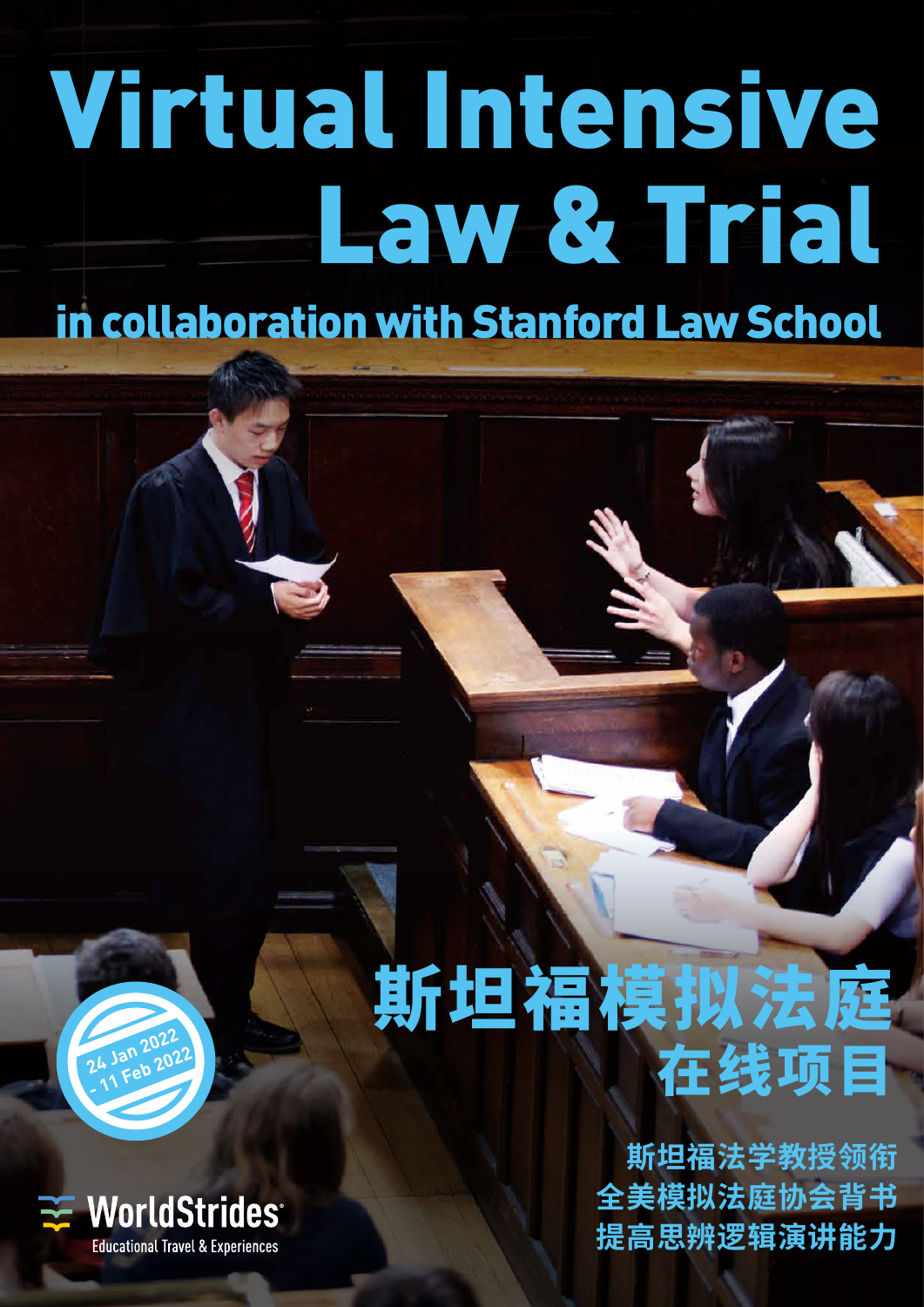

## Program Overview **课程简介:**

#### **Legal Learning From Home**

Virtual Intensive Law & Trial immerses you in the theory and practice of law and can help you develop your roadmap for becoming a lawyer. This program's exciting curriculum provides critical insights into the legal profession and complements the exposure you'll receive to the practice of law, legal rhetoric, and ethics from preeminent legal professionals, including Stanford Law School professors.

#### **Virtual Trial Experience**

Your Virtual Intensive Law & Trial experience culminates with a mock trial simulation—you and your peers arguing a case from start to finish in a virtual courtroom. Here, you'll put into action the knowledge and skills you've gained throughout the program, such as delivering effective oral arguments, the rules of evidence, directly examining and cross-examining witnesses, making appropriate objections, managing a courtroom and more.





#### **Hear from Experts 法律专业课程**

**At this highly interactive program, you'll hear from subject-matter experts and preeminent legal professionals, including Stanford Law School professors, while immersing yourself in the theory and practice of law. Topics will cover court trial procedure as below**

#### **Mock Trial 模拟法庭**

**You'll apply everything you've learned in a true-to-life simulation endorsed by the American Mock Trial Association. During this activity, you'll work in groups to participate in a virtual court case. Participants will assume roles of witnesses, prosecution, or defense, and learn about:**

- Delivering effective opening statements and closing arguments
- Forming your case argument based on evidence and preparing witnesses for cross-examination
- Putting skills in legal rhetoric, ethics, rules of evidence, and more into practice

#### **Learn from Top Legal Professionals 收获**

- **Develop important leadership skills, including public speaking, team building, and conflict management.**
- 
- **Gain exposure to the practice of law, legal rhetoric, and ethics from preeminent legal professionals, including Stanford Law School professors.**

\*Lectures and workshops will take place Monday–Friday of the program in the morning. Workload is about 5 hours a day, starting with Stanford Law School (SLS) Lecture and followed by Advisor instruction time.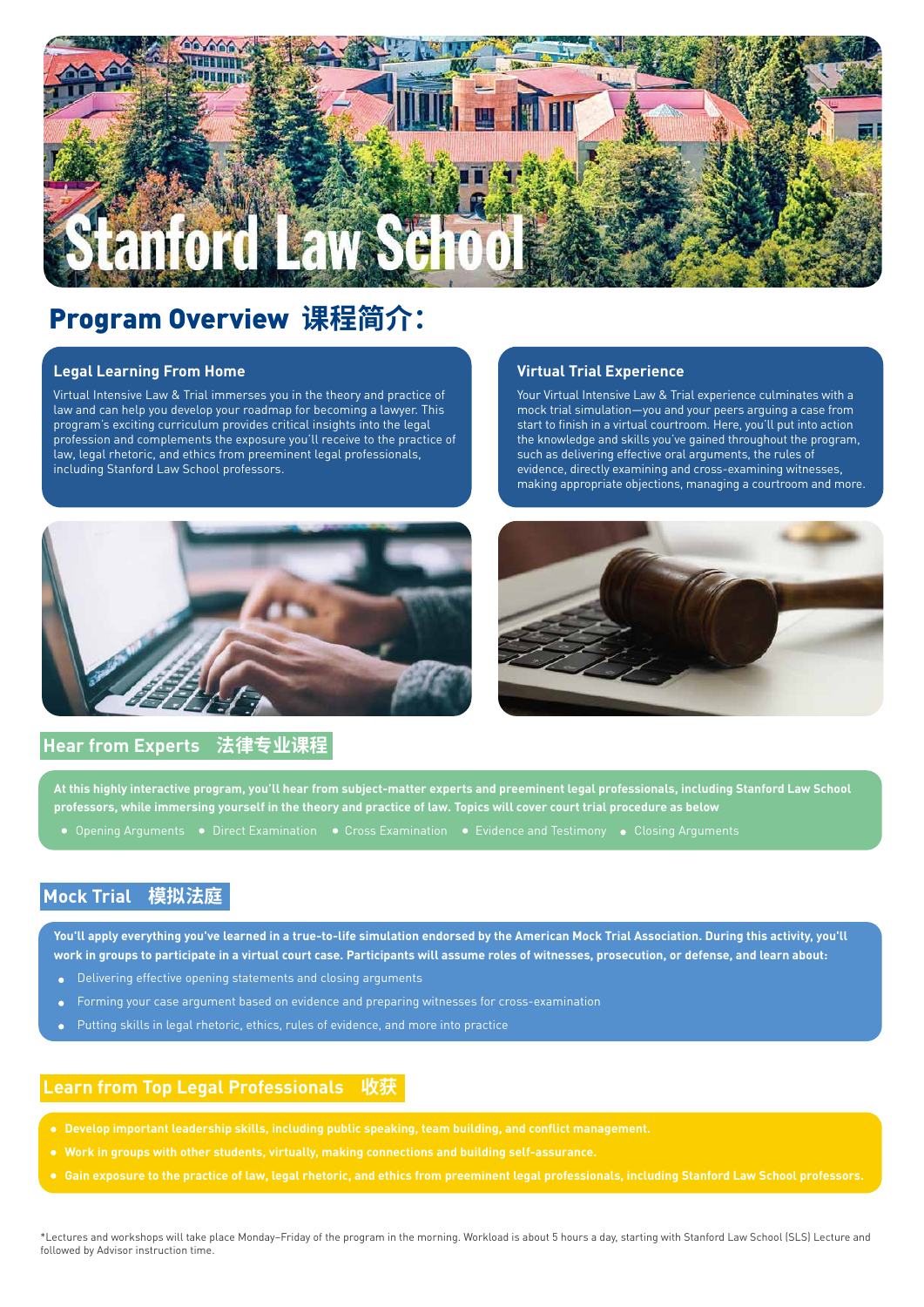## Highlights **课程亮点:**



**Immerse yourself in the theory and practice of law and develop a roadmap to becoming a lawyer.**

深度学习,打造未来全能律师



**Hear from subject-matter experts and preeminent legal professionals, including Stanford Law School professors.**

专家授课,聆听斯坦福教授洞见



**Practice essential legal skills, such as making impactful opening statements and closing arguments, preparing cases, and readying witnesses for direct- and cross-examination.** 学以致用,实践法庭庭审全过程



**Apply your legal knowledge as you take part in the program's competitive mock trial, a simulation endorsed by the American Mock Trial Association.**

模拟法庭,全美模拟法庭协会背书



**Develop important leadership skills, including public speaking, team building, and conflict management.**

技能提升,领导力和团队合作兼备



## Tuition Fee: USD 3,280

**This program is completely virtual and in English.**

### **Date**

**24 Jan 2022 - 11 Feb 2022 (Spring Festival break: 29 Jan to 2 Feb 2022) 1月24日 ~ 2月11日, 2022年 (1月29日~2月2日为新年假期)**

## Requirements

**IELTS 6.0+ or TOFEL IBT 90+ Undergraduate (1st year)**